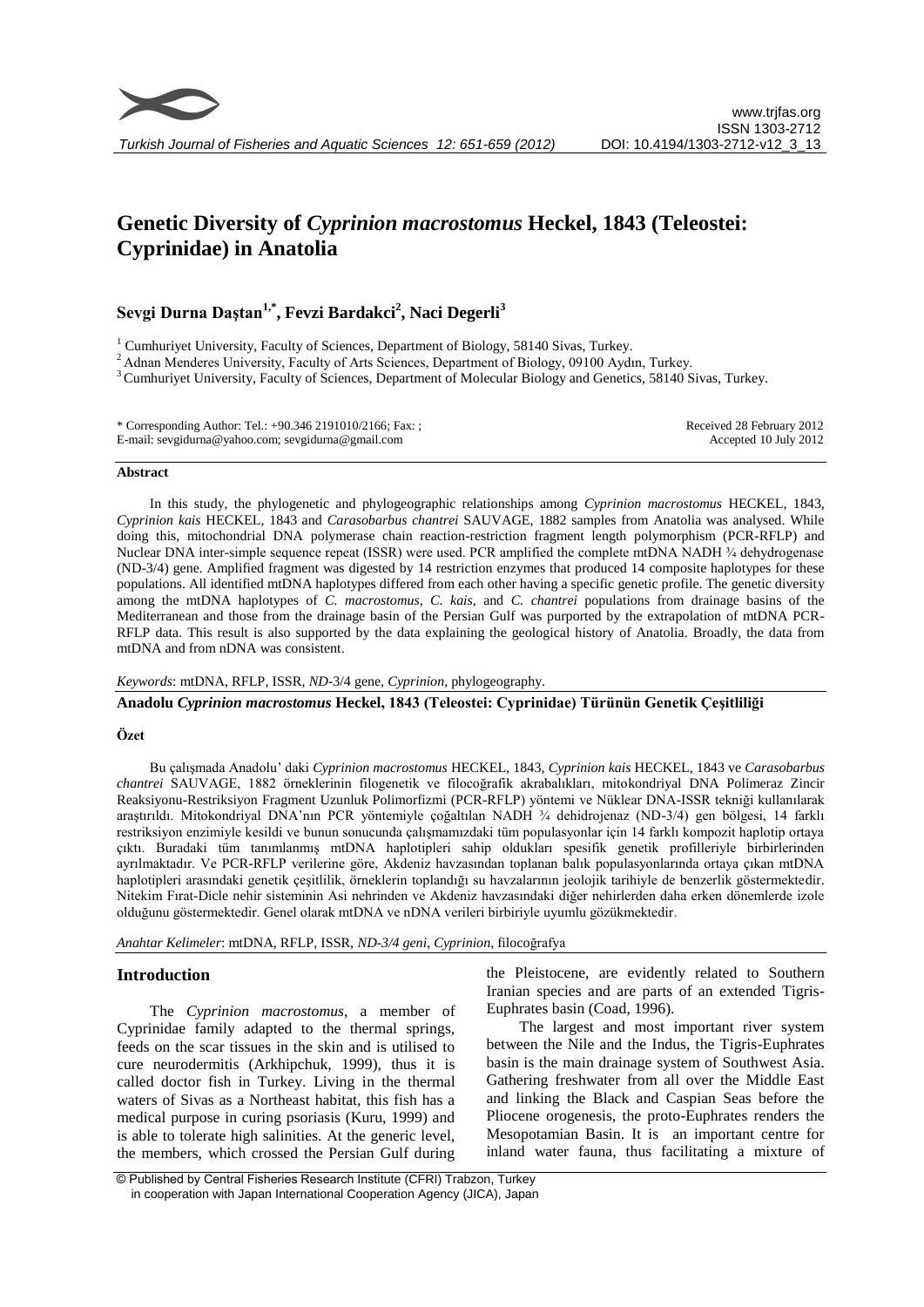African and Asian species for a short period (Por, 1989), and leading many to assume the Middle East as a major biogeographical crossroad with elements from the Palaearctic, the Mediterranean and the Oriental regions (Banarescue, 1977; Por and Dimentman, 1985, 1989). The Middle East may have been an important intersection for ichthyofauna or a centre of speciation as a phylogenetic study of Cyprinae and Leuciscinae species from the Middle East and neighbouring biogeographical regions demonstrated (Durand *et al*., 2000; Durand *et al*., 2002; Bardakci *et al*., 2006).

To examine the genetic variety in cyprinidis across a broad range of geographic regions, various molecular markers, in particular allozymes, mitochondrial DNA (mtDNA) (Durna *et al*., 2010; Durand *et al*., 2002, 2003; Gross *et al*., 2002; Briolay *et al*., 1998; Zardoya *et al*., 1999) and nuclear DNA have been widely used together with the developments in molecular techniques that have elucidated molecular variation in organisms. In the study of phylogeographic patterns in freshwater and anadromous fishes, mtDNA polymorphisms have been reported to be an effective means (Avise, 1994; Bernatchez and Wilson, 1998). Maternal inheritance and a lack of recombination render mtDNA, which acts as a molecular clock, functional to identify maternal lineages and their split times from common ancestors (Gross *et al*., 2002; Avise, 1994).

This study aimed at determining genetic diversity and dispersal patterns among *Cyprinion macrostomus*, *Cyprinion kais* and *Carasobarbus chantrei* populations splitted in Anatolia was completed using polymerase chain reaction-restriction fragment length polymorphism (PCR-RFLP) assays in the segment of mitochondrial NADH  $\frac{3}{4}$  in addition to nuclear DNA ISSR markers. *C. macrostomus* species is adapted to the thermal springs and feeds on the skin tissues and cure neurodermitis. So it is important to know the differences among the fish populations adapted different habitats.

# **Materials and Methods**

#### **Sample Collection**

A total of 76 *Cyprinion macrostomus* samples were picked from 7 localities representing the drainages of the Euphrates and the Tigris. In addition, four *Cyprinion kais* samples from the Tigris River were also included in the analysis to cover all species of the *Cyprinion genus* inhabiting this region. 9 *Carasobarbus chantrei* samples picked from the Orontes River were compared as an out group (Table 1 and Figure 1). *Carasobarbus chantrei* is also a member of Cyprinidae family belonging to the same sub-family with *Cyprinion macrostomus* making it possible for us to use it as an out group. Most of the samples were caught by electro-fishing and then preserved in 95% (v/v) ethanol.

#### **Laboratory Protocol**

Total genomic DNA was extracted either from the muscle tissue at the bottom of dorsal fin or alternatively from the pectoral fin tissues of specimens. Apart from the restrictions enzymes (*Hinf1, Hin61, Mbol1, Xba1, Taq1, Hpa2, Alu1, Eco471, Cau2, Tfi1, Cai1, Pvu2, Mbo2, Rsa1*) the whole protocol applied in this research including DNA isolation, PCR-RFLP technique, electrophoretic application and the remaining applications were the same as described by Durna *et al*. (2010) and Gross *et al*. (2002).

In terms of nuclear DNA, five ISSR primers sequences, PCR conditions and ISSR products

| Population            | Abbreviation    | N              | Locality           | Altitude   | Coordinate           | River System and        |
|-----------------------|-----------------|----------------|--------------------|------------|----------------------|-------------------------|
|                       |                 |                |                    | (m a.s.l.) |                      | Drainage                |
| <b>Topardic Creek</b> | TC              | 26             | Kangal, Sivas      | 1425       | N 39°14'17"          | Euphrates, Persian Gulf |
|                       |                 |                |                    |            | $E$ 37°23'15"        |                         |
| Kalkim Creek          | KС              | 15             | Kalkim Village,    | 1573       | N 39°13'01"          | Euphrates, Persian Gulf |
|                       |                 |                | Kangal, Sivas      |            | E 37°37' 60"         |                         |
| Kangal Thermal        | <b>KTS</b>      | 13             | Kangal, Sivas      | 1425       | N 39°14'17"          | Euphrates, Persian Gulf |
| <b>Spring</b>         |                 |                |                    |            | E 37°23'15"          |                         |
| Karakaya Bridge       | KB              | $\overline{4}$ | Cungus-Diyarbakir  | 939        | N 38°26'34"          | Euphrates, Persian Gulf |
|                       |                 |                |                    |            | $E$ 38°49'05"        |                         |
| Tigris River 1        | TR <sub>1</sub> | 9              | University Bridge, | 630        | N 37°55'08"          | Tigris, Persian Gulf    |
|                       |                 |                | Divarbakir         |            | $E$ 40°14'57"        |                         |
| Devegecidi Bridge     | DB              | 5              | Divarbakir         | 675        | N 38°03'29"          | Tigris, Persian Gulf    |
|                       |                 |                |                    |            | E 38°59'03"          |                         |
| Tigris River 2        | TR <sub>2</sub> | $\overline{4}$ | Central Divarbakir | 630        | N 37°53'54"          | Tigris, Persian Gulf    |
|                       |                 |                |                    |            | $E 40^{\circ}15'12"$ |                         |
| <b>Orontes River</b>  | <b>OR</b>       | 9              | Sinanli-Hatay      | 16         | N 36°06' 04"         | Orontes, Mediterranean  |
| C. chantrei           |                 |                |                    |            | $E 36^{\circ}05'18"$ |                         |
| Karakaya Bridge       | CK.             | $\overline{4}$ | Cungus-Diyarbakir  | 939        | N 38°26'34"          | Euphrates, Persian Gulf |
| C. kais               |                 |                |                    |            | E 38°49'05"          |                         |

**Table 1.** Localities and drainages of samples included in this study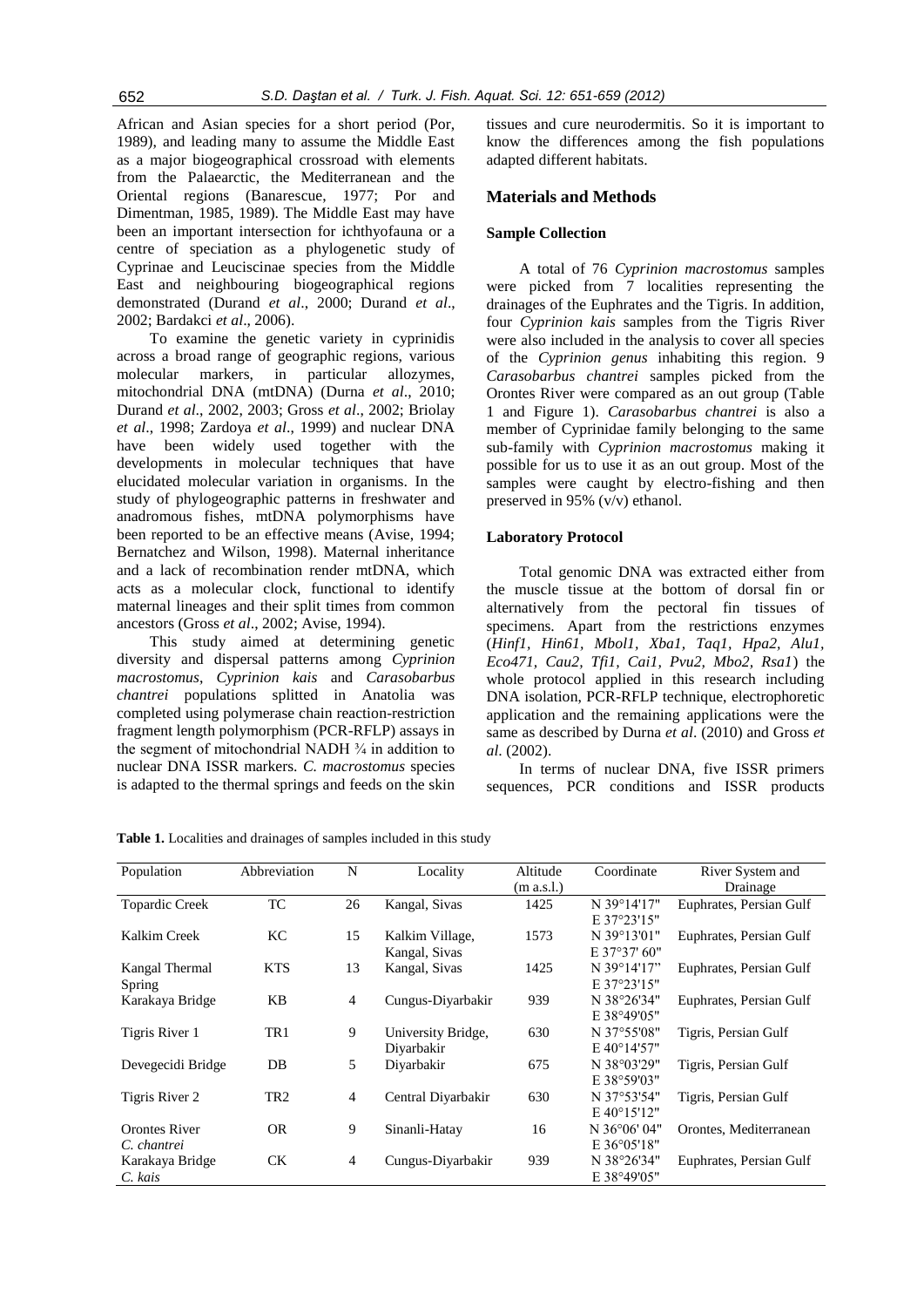

**Figure 1.** Sampling localities for the specimens in Anatolia.

development were also performed in accordance with this depicted study's protocol (Durna *et al*., 2010).

#### **Data Analyses**

Each distinct restriction enzyme fragment pattern was designed according to the study of *Garra*  sp., by Durna *et al*. (2010). The composite haplotypes for each fish were designated by a multi-letter code representing the fragment patern for each restriction enzyme. All the details of both PCR-RFLP and ISSR output are shown in Table 2 for the species of *C. macrostomus*, *C. kais* and out group population analysis. Haplotype and nucleotide diversity values were computed with restriction fragment data using program DA in the REAP package (McElroy *et al*., 1991). Also REAP GENERATE, PHYLIP SEQBOOT, RESTDIST and PHYLIP DOLLOP programmes (Nei and Li, 1979; Nei, 1987) were used for constructing the Dollo parsimony and UPGMA trees by using PHYLIP version 3.6a3 as previously published by Durna *et al*., 2010.

The ISSR paterns in this study were compared within and between populations. Data were analyzed using Tools for population genetic analyses (TFPGA) 1.3 software (Miller, 1997) for constructing a UPGMA tree based on Nei's (1978) unbiased distance.

## **Results**

#### **PCR-RFLP mtDNA Haplotype Polymorphism**

The size of amplified ND-3/4 segment of mtDNA was 2.4 kb in length. This segment of mtDNA taken from 89 individuals was digested by using 14 (10 polymorphic and 4 monomorphic restriction enzymes) restriction enzymes. The restriction digestion analysis produced 61 cut sites that represented an estimated 275 nucleotides. Analysis of RFLP results showed a total of 14 composite mtDNA haplotypes in populations studied. The obtained composite haplotypes and their occurrences in each population are summarized in Table 2.

# **Phylogenetic Relationship among Haplotypes**

Based on pairwise comparison, the divergence rates among 14 haplotypes of fish populations from each river basin ranged from 0.023 to 7.35 % (Table 3). Haplotype 13 (only in the Orontes population) and haplotype 4 (only one sample from the Karakaya river) were ascertained to be the most distinct haplotypes regarding the values of pairwise nucleotide differences between haplotypes. The study also clearly puts forward that the haplotype 13 (belongs to *C. chantrei*) was the most distinct haplotype. The nucleotide divergence values of haplotypes are summarised in the form of a UPGMA tree (Figure 2). An unrooted Dollo parsimony majority-rule consensus tree based on the +/- of restriction fragment data was also constituted (Figure 3). All of *Carasobarbus chantrei* specimens which are used as outgroup, had been grouped in just one haplotype (type 13) and called as the Orontes river lineage (Figure 3, Table 2). Haplotype 13 is very different from the other lineages' haplotypes in regard to the restriction enzymes apart from *Xba I* restriction enzyme. The common haplotypes found in the samples from the Topardic river, Kalkim river, Havuz, Karakaya Bridge populations were detected in the Euphrates lineages and also the common haplotypes from the Devegeçidi Bridge, University Bridge, and Tigris river populations were detected in the Tigris lineages (Table 2; Figure 2 and 3).

#### **MtDNA Variation within and among Populations**

Majority of the studied locations exhibited more than one mtDNA haplotypes excluding *C. chantrei* samples from the Orontes river. Average haplotype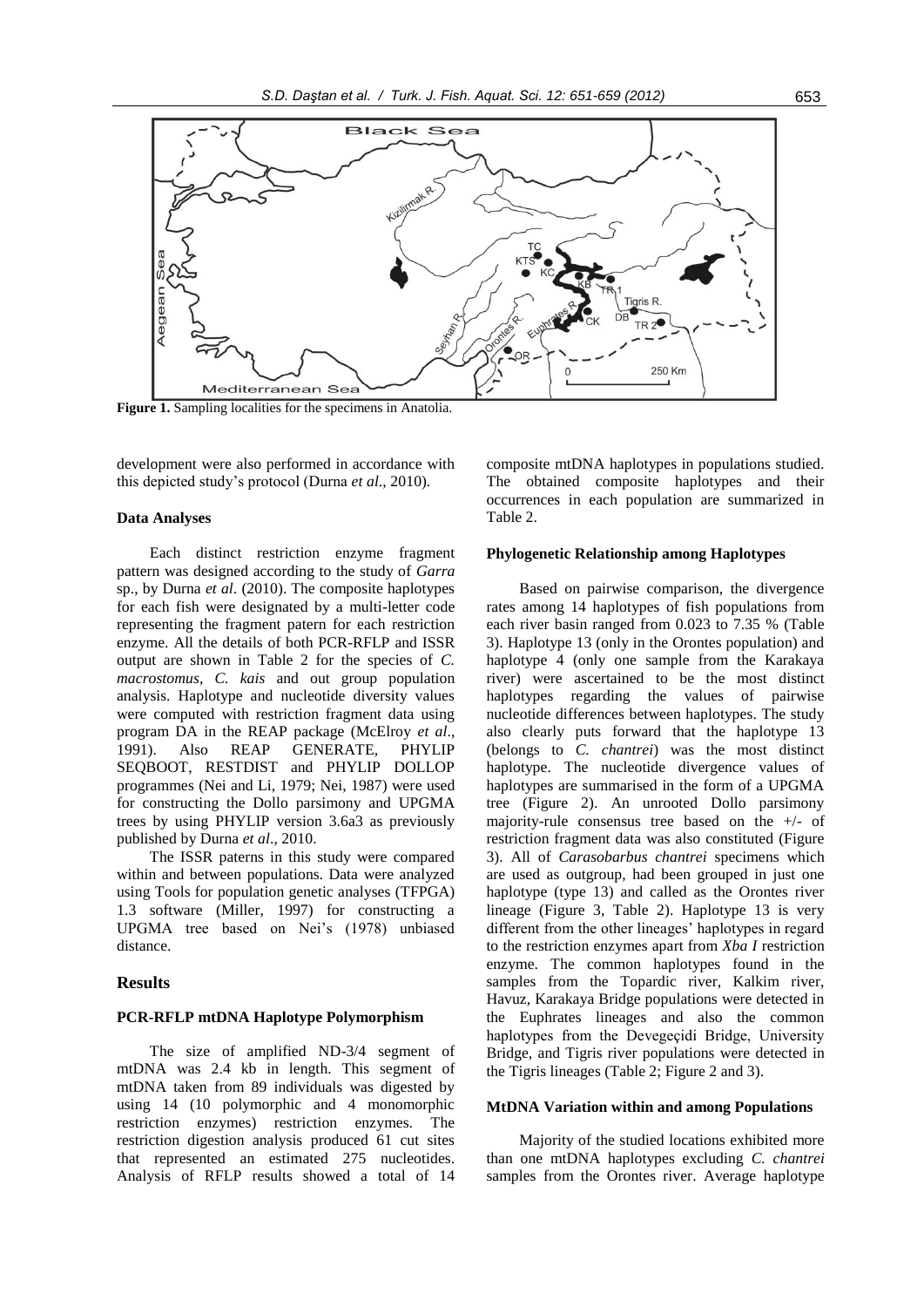| Table 2. Frequency distribution of 14 composite haplotypes among 9 populations of C. macrostomus, C. kais and C. chantrei  |  |
|----------------------------------------------------------------------------------------------------------------------------|--|
| species based on 14 restriction enzymes. Composite haplotypes denoted by capital letters are given in the following order: |  |
| NADH 3/4: Hinfl, Hin6l, Mbol, Xbal, Taql, Hpa2, Alul, Eco47l, Cau2, Tfil, Cail, Pvu2, Mbo2, Rsal.                          |  |

| Haplotype             | Composite             | Population |    |            |    |                |     |     |           |                |       |
|-----------------------|-----------------------|------------|----|------------|----|----------------|-----|-----|-----------|----------------|-------|
|                       | Haplotypes            | Euphrates  |    |            |    | <b>Tigris</b>  |     |     | Med.      | Euph           |       |
|                       |                       | TC         | KС | <b>KTS</b> | KB | DB             | TR1 | TR2 | <b>OR</b> | СK             | Total |
| Type 1                | AAAAAAAABAAAAA        | 26         | 15 | 13         |    |                |     |     |           |                | 56    |
| Type 2                | BAAAADAABAAAAA        |            |    |            |    |                |     |     |           |                |       |
| Type 3                | AAAAADAABAAAAA        |            |    |            |    |                |     |     |           |                |       |
| Type 4                | AAAAACABCAAAAA        |            |    |            |    |                |     |     |           |                |       |
| Type 5                | BAAAAAAABBAAAA        |            |    |            |    | 3              |     | 2   |           |                |       |
| Type 6                | BAABAAAABBAAAA        |            |    |            |    | $\mathfrak{D}$ |     |     |           |                |       |
| Type 7                | <b>BAABACAABAAAAA</b> |            |    |            |    |                |     |     |           |                |       |
| Type 8                | <b>BAABBAAABAAAAA</b> |            |    |            |    |                |     |     |           |                |       |
| Type 9                | BAABAAAABAAAAA        |            |    |            |    |                |     |     |           |                |       |
| Type 10               | BAAAAAAABAAAAA        |            |    |            |    |                | 4   |     |           |                |       |
| Type 11               | <b>BBAAAAAABBAAAA</b> |            |    |            |    |                |     |     |           |                |       |
| Type 12               | <b>BAAAAAABBBAAAA</b> |            |    |            |    |                |     |     |           |                |       |
| Type 13               | <b>CCBABBBCACAAAA</b> |            |    |            |    |                |     |     | 9         |                | 9     |
| Type 14               | AAAAAAABBAAAAA        |            |    |            |    |                |     |     |           | $\overline{c}$ | 2     |
| Number of Individuals |                       | 26         | 15 | 13         | 4  | 5              | 9   | 4   | 9         | 4              | 89    |

**Table 3.** Nucleotide diversity within (main diagonal) and net nucleotide divergence (below main diagonal) among the 2 lineages of studied species and the geographic regions where they were found

| Lineages                    | Euphrates | Tigris    | <b>Orontes River</b><br>$(C.$ chantrei) | Karakaya Bridge<br>(C. kais) |
|-----------------------------|-----------|-----------|-----------------------------------------|------------------------------|
| Euphrates                   | 0.0000000 |           |                                         |                              |
| Tigris                      | 0.3248716 | 0.0000000 |                                         |                              |
| (Orontes River) C. chantrei | 7.3527786 | 7.2384817 | 0.0000000                               |                              |
| (Karakaya Bridge) C. kais   | 0.0235376 | 0.2649473 | 7.2596845                               | 0.0000000                    |



**Figure 2.** An unrooted UPGMA tree based on nucleotide divergence values between 14 mtDNA haplotypes defined by PCR-RFLP data of NADH-3/4 gene region. Numbers above the branches represent the bootstrap values obtained from 1000 replicates of the restriction fragment data between the haplotypes. Support values under 20% are not represented.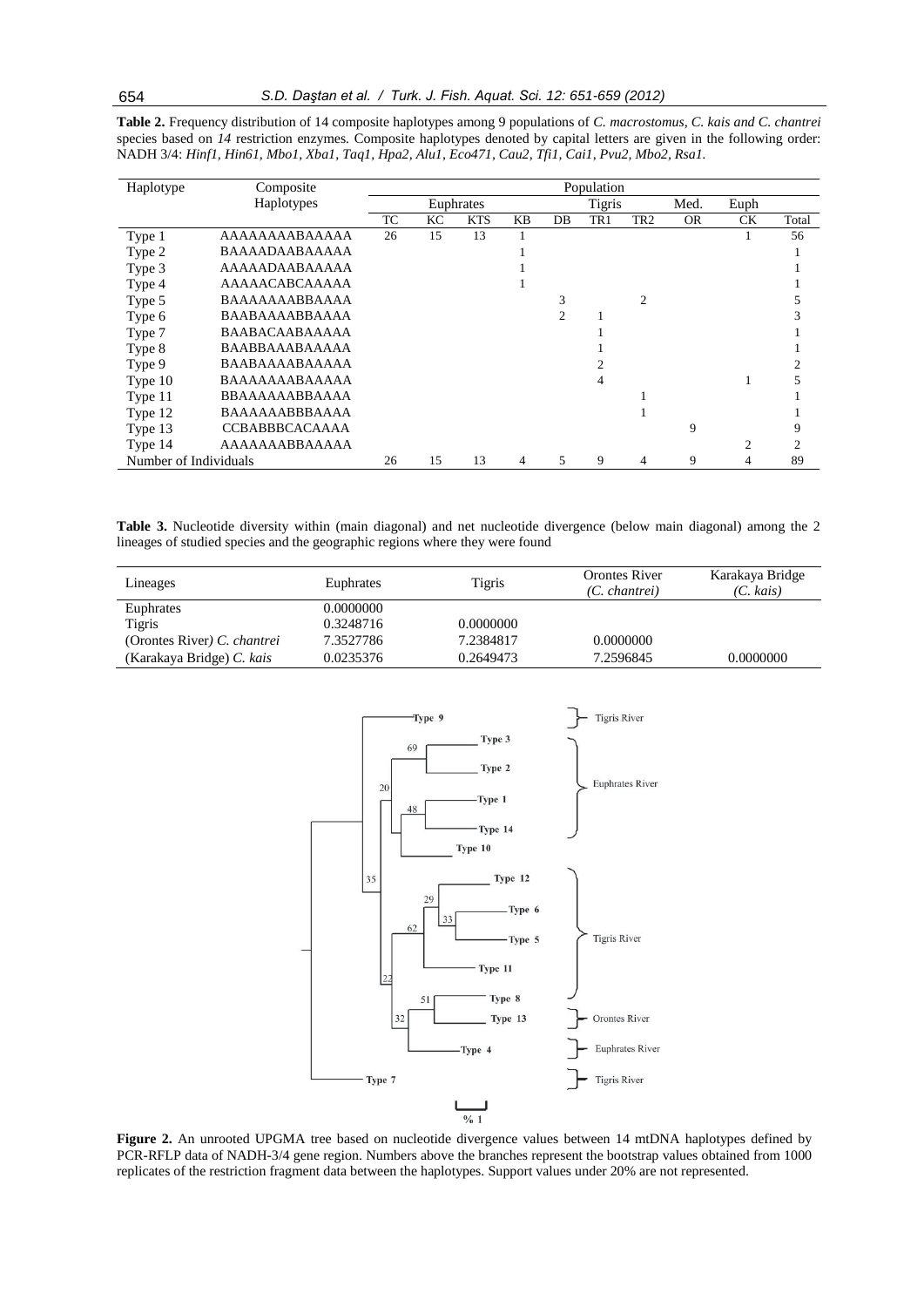diversity was 0.4525 and average nucleotide diversity was 0.001765 within populations (Tables 3 and 4). Of these populations, Karakaya Bridge (KB) having the highest haplotype diversity was followed by the Tigris River (TR2) and *C. kais* (CK) populations in order. The mtDNA haplotypes and their distribution are summarized in Table 2. Four populations (TC, KTS, KB and KC) in the Euphrates drainage had 4 different haplotypes while three populations in (TR1, TR2, and DB) Tigris drainage basin had 8 different haplotypes. Besides, *C. kais* species had 3 different haplotypes. The Orontes and Tigris river (TR2) populations are the most distinct groups with 7.57 % nucleotide divergence value and in general *C. chantrei* species is the most distinct group from the others with regard to net nucleotide divergence value (Table 5). Genetic relationships among the studied populations were evaluated by constructing a UPGMA tree based on the percent nucleotide divergence values (Figure 4). Results showed three distinct groups of the

populations reflecting the genetic relationships between mtDNA lineages belonging to the Tigris, Euphrates and *C. chantrei* which was in a different related group, and it was obvious that *C. chantrei* was a distinct group among all the samples (Figure 4). The aim of this work was to study the phylogenetic and phylogeographic distributions of *C*. *macrostomus* populations in Anatolia; and yet one *C. kais* population from the Euphrates river and one *C. chantrei* population from the Orontes river basin were also studied together with *C. macrostomus* populations to examine all the Cyprinion species prevailed in this area. RFLP data analysis showed a single fixed haplotype (Type 13) for *C. chantrei* which can be used as a genetic marker to classify this species. The restriction enzymes used in this study and produced unique banding patterns can be easily used in identifying the *C. chantrei* species (Table 2). One of the most impressive finding from these comparisons was probably the genetic divergence



**Figure 3.** Unrooted Dollo parsimony majority-rule consensus three of 14 mitochondrial haplotypes determined by combining RFLP data of NADH-3/4 gene with values representing percent number of times at which gouping occurred in 1000 bootstrap replicates (only values above 20 % have been noted).

**Table 4.** The haplotype and nucleotide diversities of 9 populations belong to *C. macrostomus, C. kais*, and *C. chantrei*

| Population                  | <b>Haplotype Diversities</b> | Nücleotide Diversities |
|-----------------------------|------------------------------|------------------------|
| <b>Topardic Creek</b>       | $0.0000 +/- 0.0000$          | 0.000000               |
| Kalkim Creek                | $0.0000 +/- 0.0000$          | 0.000000               |
| Kangal Thermal Spring       | $0.0000 +/- 0.0000$          | 0.000000               |
| Karakaya Bridge             | $1.0000 +/- 0.1767$          | 0.006482               |
| Devegecidi Bridge           | $0.6000 + (-0.1752)$         | 0.001380               |
| Tigris River 1              | $0.8056 + (-0.1195$          | 0.003884               |
| Tigris River 2              | $0.8333 + 0.2224$            | 0.001917               |
| C. chantrei (Orontes River) | $0.0000 +/- 0.0000$          | 0.000000               |
| C. kais (Karakaya Bridge)   | $0.8333 + 0.2224$            | 0.002222               |
| Average                     | $0.4525 + (-0.0216)$         | 0.001765(0.0000005)    |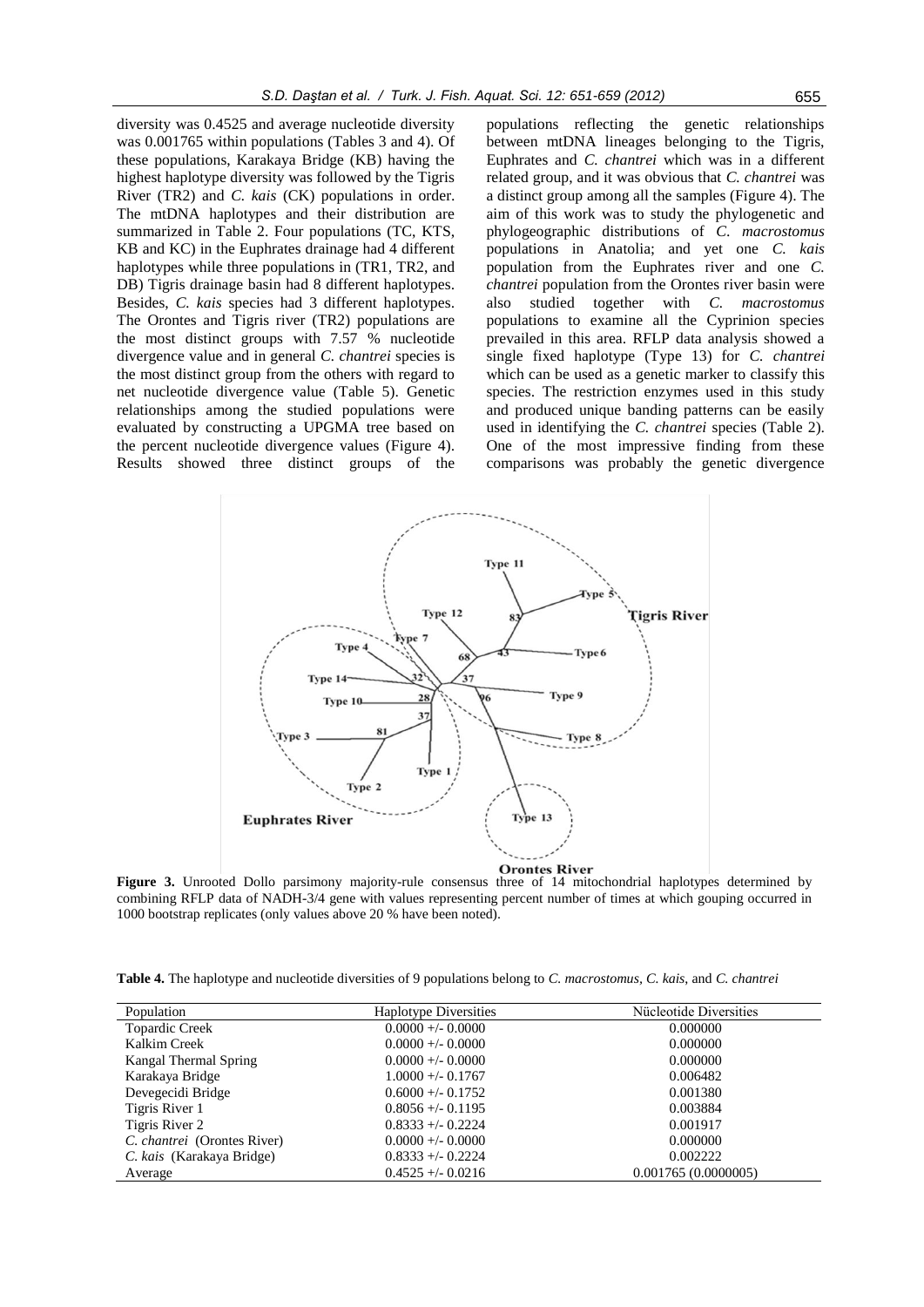| Drainages                    |                 |        |        | Tigris<br>Euphrates |        |        | C.chantrei<br>Mediterranean | C. kais<br>Euphrates |           |        |
|------------------------------|-----------------|--------|--------|---------------------|--------|--------|-----------------------------|----------------------|-----------|--------|
| Population                   |                 | TC     | KС     | <b>KTS</b>          | KB     | DB     | TR <sub>1</sub>             | TR <sub>2</sub>      | <b>OR</b> | СK     |
|                              | TC              | 0.0000 |        |                     |        |        |                             |                      |           |        |
| Euphrates                    | KC              | 0.0000 | 0.0000 |                     |        |        |                             |                      |           |        |
|                              | <b>KTS</b>      | 0.0000 | 0.0000 | 0.0000              |        |        |                             |                      |           |        |
|                              | KB              | 0.0591 | 0.0591 | 0.0591              | 0.0000 |        |                             |                      |           |        |
|                              | DB              | 0.5660 | 0.5660 | 0.5660              | 0.5403 | 0.0000 |                             |                      |           |        |
| Tigris                       | TR1             | 0.2513 | 0.2513 | 0.2513              | 0.2068 | 0.2396 | 0.0000                      |                      |           |        |
|                              | TR <sub>2</sub> | 0.5578 | 0.5578 | 0.5578              | 0.5049 | 0.0225 | 0.3277                      | 0.0000               |           |        |
| C. chantrei<br>Mediterranean | <b>OR</b>       | 7.3582 | 7.3582 | 7.3582              | 7.3355 | 7.5489 | 7.0673                      | 7.5741               | 0.0000    |        |
| C. kais<br>(Euphrates)       | <b>CK</b>       | 0.0279 | 0.0279 | 0.0279              | 0.0200 | 0.5171 | 0.1939                      | 0.4482               | 7.2596    | 0.0000 |

**Table 5.** % net nucleotide divergence among *C.macrostomus, C. kais and C. chantrei* populations collected from 3 drainages



**Figure 4.** The UPGMA tree based on the nucleotide divergence values of NADH-3/4 gene across 9 populations of the *C. macrostomus, C. kais*, *C.chantrei* species.

values between *C. macrostomus* and and *C. kais* populations that were close and even lower than that found among some *C. macrostomus* populations from different drainage basins. Furthermore, *C. chantrei* population was quite away from the other populations (Table 3). As a result, a single fixed mtDNA haplotype of *C. chantrei* grouped in the Tigris along with other *C. macrostomus* haplotypes from the Tigris river basin (Figure 3). The work also showed that *C. chantrei* was located at the bottom of the population tree next to the Cyprinion samples (Figure 4).

## **Nuclear DNA Variation among Populations**

To confirm the results acquired from the mtDNA data, nuclear DNA markers produced by ISSR analysis were used. In general, a resulting UPGMA tree based on Nei's (1978) genetic distance method, demonstrated that the ISSR markers were in line with mtDNA results (Figure 5). The nuclear DNA

data proved relatively higher genetic divergence (0.406) between the *C. chantrei* populations from the Orontes and *C. macrostomus* populations from the Tigris river (TR2) drainage basins (Table 6). Higher genetic divergence between these species confirms the current taxonomic status of these species.

# **Discussion**

The acquired results put forward the mtDNA divergence and variety within Anatolian *C. macrostomus*, *C. kais* and *C. chantrei*. The level of net divergence of mtDNA haplotypes of the tested populations from each river in the Euphrates, Tigris and Orontes drainage basins varies from 0.023% to 7. 574% that is in line with the level of intraspesific haplotype sequence divergence for freshwater fish reported to be as high as 10% (Billington and Hebert, 1991; Richardson and Gold, 1995; Imsiridou *et al*., 1998). The PCR-RFLP data from the mtDNA denoted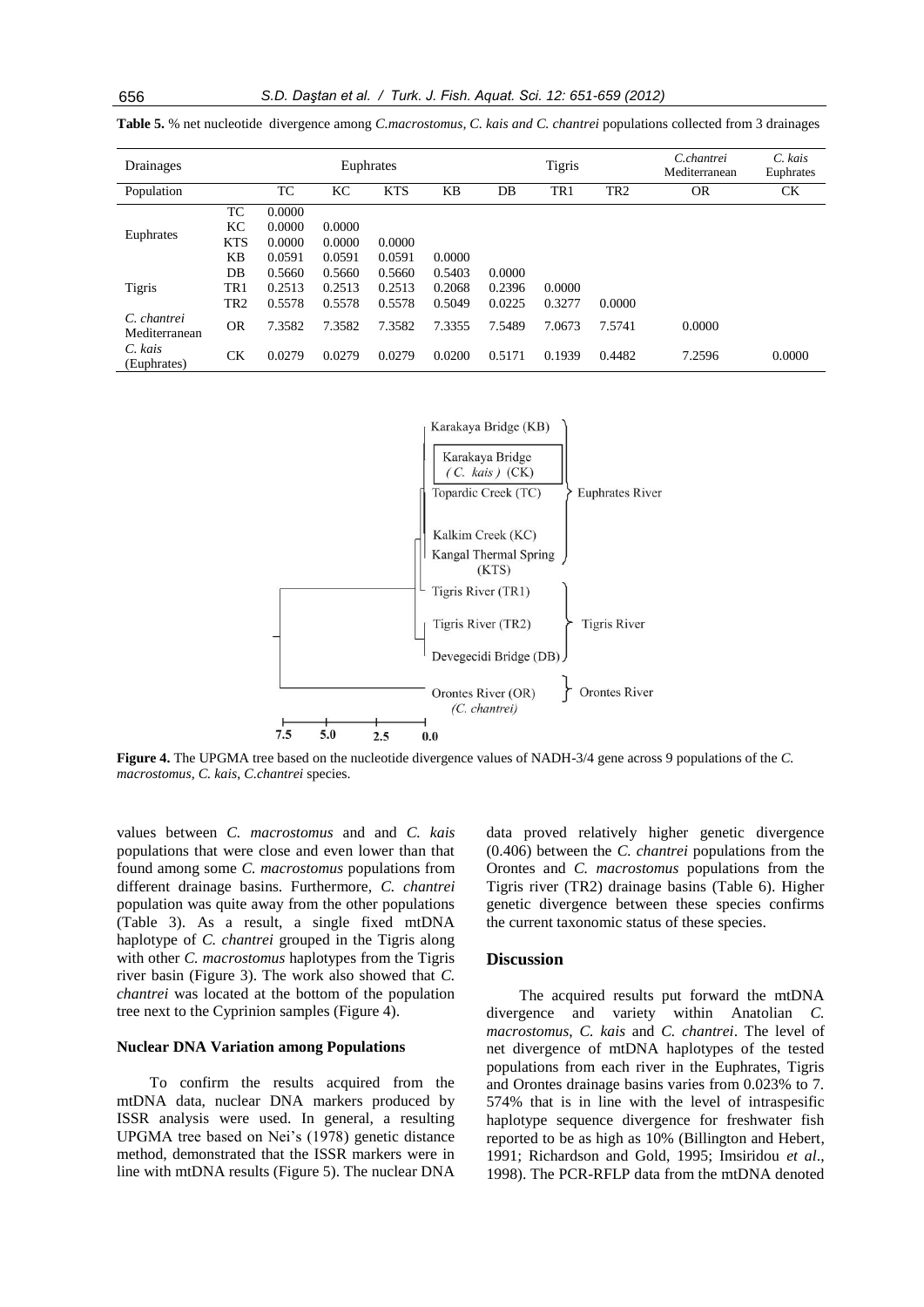

**Figure 5.** The UPGMA tree of populations based on Nei's (1978) unbiased distance calculated from ISSR markers.

**Table 6.** Nei's genetic identity (above diagonal) and genetic distance (below diagonal)

| pop ID          | TC     | <b>KTS</b> | KС     | OR     | KΒ     | DB     | TR <sub>2</sub> | TR1    | СK     |
|-----------------|--------|------------|--------|--------|--------|--------|-----------------|--------|--------|
| TC              | ****   | 0.9608     | 0.9608 | 0.7843 | 0.9608 | 0.9608 | 0.8824          | 0.9608 | 1.000  |
| <b>KTS</b>      | 0.0400 | ****       | 0.9608 | 0.7451 | 0.9216 | 0.9216 | 0.8431          | 0.9608 | 0.9608 |
| KС              | 0.0400 | 0.0400     | ****   | 0.7451 | 0.9216 | 0.9216 | 0.8431          | 0.9608 | 0.9608 |
| OR              | 0.2429 | 0.2942     | 0.2942 | ****   | 0.7451 | 0.7451 | 0.6667          | 0.7451 | 0.7843 |
| KВ              | 0.0400 | 0.0817     | 0.0817 | 0.2942 | ****   | 1.0000 | 0.9216          | 0.9216 | 0.9608 |
| DB              | 0.0400 | 0.0817     | 0.0817 | 0.2942 | 0.0000 | ****   | 0.9216          | 0.9216 | 0.9608 |
| TR <sub>2</sub> | 0.1252 | 0.1706     | 0.1706 | 0.4055 | 0.0817 | 0.0817 | ****            | 0.8824 | 0.8824 |
| TR <sub>1</sub> | 0.0400 | 0.0400     | 0.0400 | 0.2942 | 0.0817 | 0.0817 | 0.1252          | ****   | 0.9608 |
| CK              | 0.0000 | 0.0400     | 0.0400 | 0.2429 | 0.0400 | 0.0400 | 0.1252          | 0.0400 | ****   |
|                 |        |            |        |        |        |        |                 |        |        |

a geographic pattern in the dispersion of mtDNA haplotypes. All the populations from the Tigris, Euphrates and Orontes drainage basins show unique haplotypes (Table 2). None of the populations across these basins share any mtDNA haplotypes with each other. Genetic structuring among these populations evidenced an isolation of the basins they belong to. This study can be a preliminary for the next comprehensive research which takes more fish samples from the countries like Iraq, Iran, Israel and India. Yet because the sample sizes used in this study were not large enough to exactly estimate the populations' variation, the submitted values should only be regarded as indicators of the relative levels of variation. Also a low level of variability within and between the populations for species with a restricted dispersion complied with a general trend in the European cyprinids (Mesquita *et al*., 2001). The Cyprinid species was suggested to enter Anatolia during the Messinian "Lago Mare" phase (Krijgsman *et al*., 2004; Durand *et al*., 2002). As presented by Por and also reviewed by Heller (2007), the recent biogeographical evidence backs up the scenario of close faunal relationships originally existed between the Euphrates and the Orontes, making it one aquatic complex. As indicated by Heller (2007), today the Orontes and Euphrates rivers host closely related taxa among different freshwater living forms backing up the scenario of an early link between the Orontes and the Euphrates (Turan *et al*., 2004). A relatively lower level of genetic divergence value between *C.*  *macrostomus* populations from the Euphrates-Tigris river basins purports a recent isolation of these two rivers from each other. The values of the genetic differences acquired by mtDNA-RFLP analysis in the mtDNA lineages of the Anatolian *C*. *macrostomus* species allude to a possibility that *C. macrostomus* species might have entered Anatolia relatively late and could not spread at a big scale due to the negative conditions of the glacial periods and spread into the upper Tigris and Euphrates river basins.

On the other hand, to predict the divergence time of lineages, doing a molecular clock study by using divergence values is possible. Nevertheless, the overall evaluation of the genetic divergence values reported in the previous studies indicates that mtDNA-RFLP based nucleotide divergence calculations may have been overestimated to some extent. In some fish lineages, the values acquired from the calibration and application of molecular clock to estimate divergence times may be highly variant (from 0.5 to 2.5% per million years) (Wilson *et al*., 1996; Smith, 1992; Martin and Palumbi, 1993; Bernatchez, 2001). This also could be the case for this study because the restriction enzymes we have used asserted to be informative for the *C. macrostomus* phylogeny. In order to acquire a higher resolution of phylogenetic and phylogeographic relationships of *C. macrostomus*, *C. kais* and *C. chantrei*, a thorough examination on the basis of the mtDNA and nuclear DNA string data would be of use.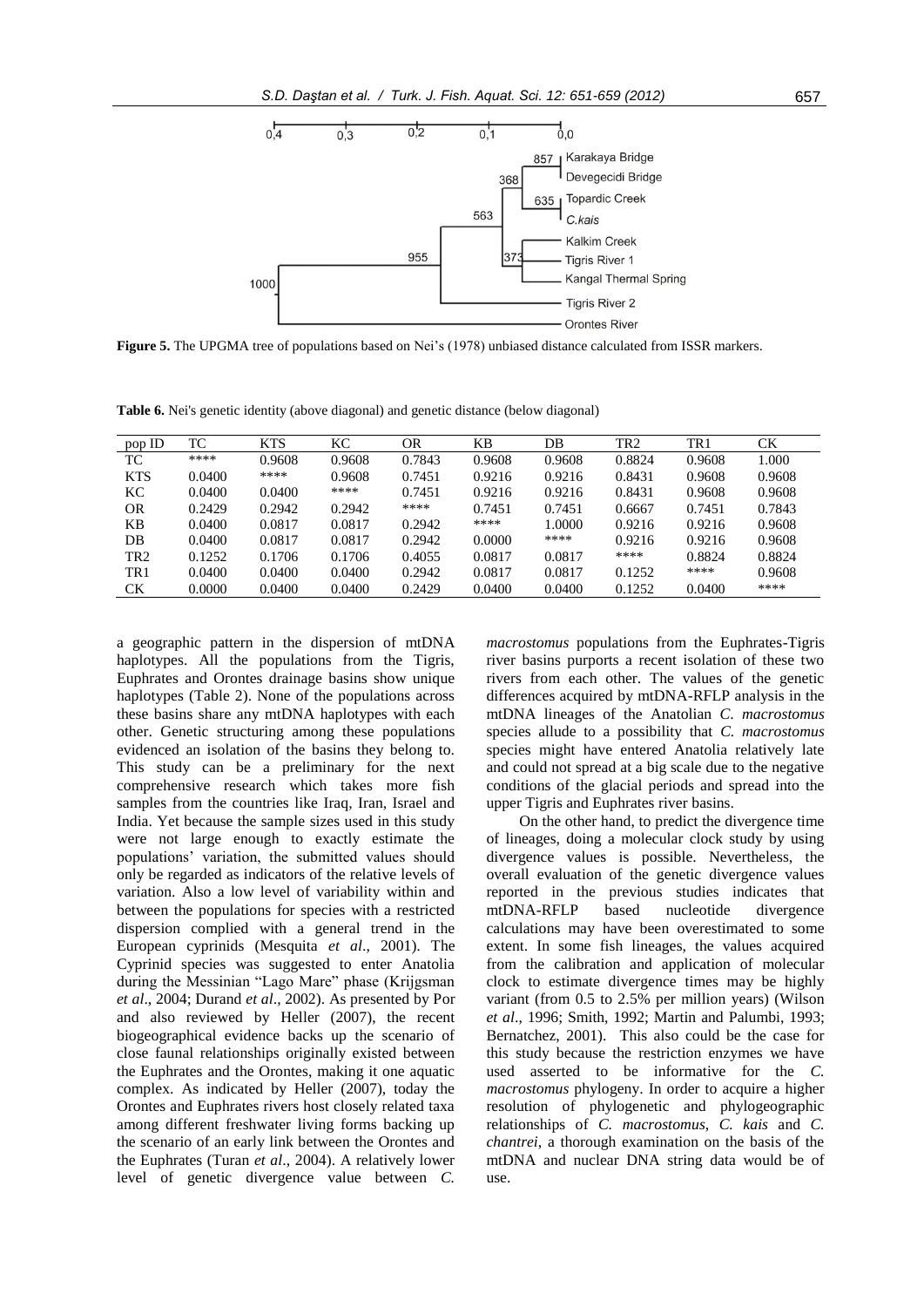# **Acknowledgments**

We are thankful to Prof.Dr. Erhan Ünlü and Prof.Dr. Dursun Şen for their help to providing fish samples. We are grateful to the Kangal Thermal and Fishy Spring administration in Sivas for providing fish samples from the spring.We also greatly thank the Scientific Research Project Fund of Cumhuriyet University for supporting this study (Pro.No: F-154).

#### **References**

- Arkhipchuk, V.V. 1999. Database of fish chromosomes. At http://www.fishbase.org.
- Avise, J.C. 1994. Molecular markers, natural history and evolution. Chapman and Hall, New York, 511 pp. doi: 10.1007/978-1-4615-2381-9
- Banarescu, P. 1977. Position zooge´ographique de l'ichthyofaune d'eau douce d'Asie occidentale. Cybium, 3: 35-55.
- Bardakci, F., Degerli, N., Ozdemir, O. and Basıbuyuk, H.H. 2006. Phyleogeography of the Turkish brown trout *Salmo trutta* L.: mitochondrial DNA PCR-RFLP variation. J. Fish Biol., 68: 1–20. doi: 10.1111/j.0022-1112.2006.00948.x
- Bernatchez, L. and Wilson, C.C. 1998. Comparative phylogeography of Nearctic and Palearctic fishes. Mol. Ecol., 7: 431–452.
	- doi: 10.1046/j.1365-294x.1998.00319.x
- Bernatchez, L. 2001. The evolutionary history of brown trout (*Salmo trutta L.*) infered from phylogeographic, nested clade, and mismatch analyses of mitochondrial DNA variation. Evolution, 55: 351-379.
- Billington, N. and Hebert, D.N. 1991. Mitochondrial DNA diversity in fishes and its implications for introductions. Can. J. Fish. Aquat. Sci., 48(1): 80-94. doi: 10.1139/f91-306
- Briolay, J., Galtier, N., Brito, R.M. and Bouvet, Y. 1998. Molecular phylogeny of Cyprinidae inferred from cytochrome b DNA sequences. Mol. Phylogenet. Evol., 9: 100–108. doi: 10.1006/mpev.1997.0441
- Coad, B.W. 1996. Zoogeography of the fishes of the Tigris-Euphrates Basin. Zoology in the Middle East, 13: 51- 70.
- Durand, J.D., Unlu, E., Doadrio, I., Pipoyan, S., Templeton, A.R., 2000. Origin, radiation, dispersion and allopatric hybridization in the chub *Leuciscus cephalus*. Proc. R. Soc. Lond. B 267, 1687–1697.
- Durand, J.D., Tsigenopoulos, C.S., Unlu, E., Berrebi, P., 2002. Phylogeny and biogeography of the family Cyprinidae in the Middle East inferred from cytochrome b DNA-evolutionary significance of this region. Mol. Phylogenet. Evol., 22: 91–100. doi: 10.1006/mpev.2001.1040
- Durand, J.D., Bianco, P.G., Laroche, J., Gilles, A., 2003. Insight into the origin of endemic Mediterranean ichthyofauna: phylogeography of Chondrostoma genus (Teleostei, Cyprinidae). J. Herd., 94: 315–328. doi: 10.1093/jhered/esg074
- Durna, S., Bardakci, F. and Degerli, N., 2010. Genetic diversity of *Garra rufa* Heckel, 1843 (Teleostei: Cyprinidae) in Anatolia. Biochemical Systematics and Ecology, 38: 83–92. doi: 10.1016/j.bse.2009.12.009

Gross, R., Kohlman, K., Kertsen, P., 2002. PCR-RFLP

analysis of the mitochondrial ND-3/4 and ND-5/6 gene polymorphisms in the European and East Asian subspecies of common carp (*Cyprinus carpio* L.). Aquaculture, 204: 507–516.

doi: 10.1016/S0044-8486(01)00836-5

- Heller, J. 2007. A historic biogeography of the aquatic fauna of the Levant. Biol. J. Linn. Soc., 92: 625–639. doi: 10.1111/j.1095-8312.2007.00850.x
- Imsiridou, A., Apostolidis, A.P., Durand, J.D., Briolay, J., Bouvet, Y. and Triantaphyllidis, C. 1998. Genetic differentation and phylogenetic relationships among Greek chub Leuciscus cephalus L. (Pisces, Cyprinidae) populations as revealed by RFLP analysis of mitochondrial DNA. Biochem. Syst. Ecol. 26: 415– 429. doi: 10.1016/S0305-1978(97)00123-3
- Krijgsman, W. and co-workers, 2004. The Messinian Salinity Crisis of the Mediterranean: State of the Art. 4 th International Congress Environment and Identity In The Mediterranean. July 19-25. University Di Corsica Pasquale Paoli. Corte.
- Kuru, M. 1999. Vertebrate Animals, 5th Edition, Palme Pres, Ankara, Turkey: 192-220. (in Turkish).
- Martin, A.P. and Palumbi, S.R. 1993. Body size, metabolic rate, generation time and molecular clock. Proceedings of the National Academy of Sciences of the USA, 90: 4087-4091. doi: 10.1073/pnas.90.9.4087
- McElroy, D., Moran, P., Bermingham, E. and Kornfield, I. 1991. REAP, the Restriction Enzymes Analysis Package, Version 4.0. Department of Zoology, Migratory Fish Research Institue and Center for Marine studies, University of Maine, Orono, ME.
- Mesquita, N., Carvalho, G., Shaw, P., Crespo, E. and Coelho, M.M. 2001. River basin-related genetic structuring in an endangered fish species, *Chondrostoma lusitanicum*, based on mtDNA sequencing and RFLP analysis. Heredity, 86: 253– 264. doi: 10.1046/j.1365-2540.2001.00776.x
- Miller, M.P. 1997. Tools for population Genetic Analyses (TFPGA) 1.3: a Windows Program for the Analysis of Allozyme and Molecular Population Genetic Data.
- Nei, M. 1978. Estimation of average heterozygosity and genetic distance from a small number of individuals. Genetics, 89: 583–590.
- Nei, M. and Li, W. 1979. Mathematical model for studying genetic variation in terms of restriction endonucleases. Proc. Natl. Acad. Sci. USA, 76: 5269–5273. doi: 10.1073/pnas.76.10.5269
- Nei, M. 1987. Molecular Evolutionary Genetics. Columbia University Press, New York, 512 pp.
- Por, F.D. and Dimentman, C. 1985. Continuity of Messinian biota in the Mediterranean basin. In: D.J. Stanley and F.C. Wezel (Eds.), Geological Evolution of the Mediterranean Basin. Springer, New York: 545–557. doi: 10.1007/978-1-4613-8572-1\_25
- Por, F.D. 1989. The legacy of Tethys. An Aquatic Biogeographic of the Levant. Kluwer Academic, Dordrecht, The Netherlands, 214 pp.
- Por, F.D. and Dimentman, C. 1989. The legacy of Tethys. An aquatic biogeography of the Levant. Monographiae Biologicae, 63: 214 pp.
- Richardson, L.R. and Gold, J.R. 1995. Evolution of the *Cyprinella lutrensis* species-complex. II. Systematics and biogeography of the Edwards Plateau shiner, *Cyprinella lepida*. Copeia, 1: 28–37. doi: 10.2307/1446797
- Smith, G.R. 1992. Introgression in fishes: significance for